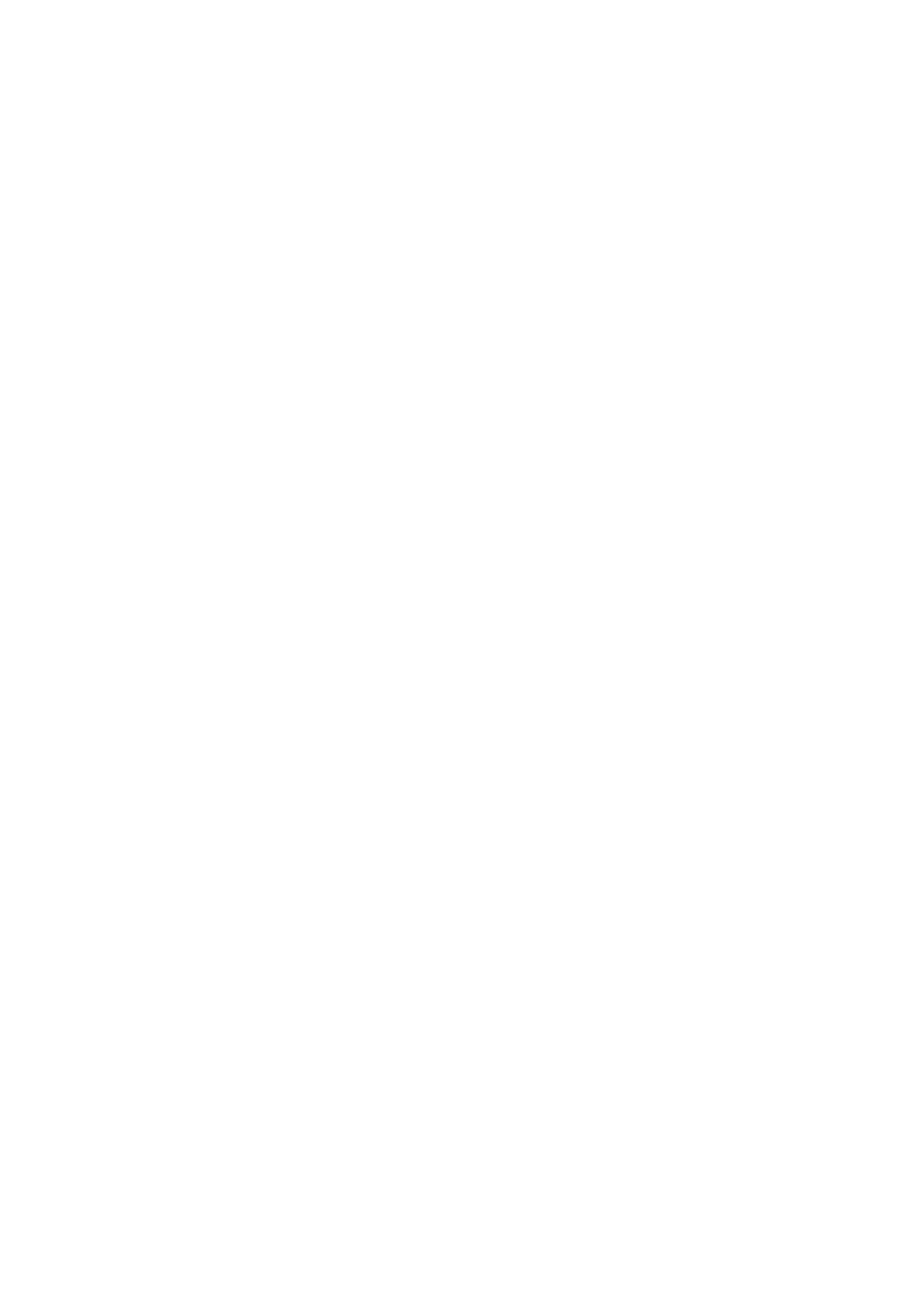

# **1 Welcome / Karakia**

The Deputy Chairperson opened the meeting, welcomed those in attendance followed by Member Adrian Tyler leading the meeting with a karakia.

Whakataka te hau kite uru Whakataka te hau kite tonga Kia mākinakina ki uta Kia mātaratara ki tai E hī ake ana te atakura Hetio He huka He hau hū Tihei mauri ora!

Cease o winds from the west Cease o winds from the south Bring calm breezes over the land Bring calm breezes over the sea And let the red-tipped dawn come With a touch of frost A sharpened air And promise of a glorious day

# **2 Apologies**

Resolution number KT/2022/98

MOVED by Deputy Chairperson D Grant, seconded by Member P Gillon:

## **That the Kaipātiki Local Board:**

# **a) accept the apology from Chairperson John Gillon for absence.**

**CARRIED**

# **3 Declaration of Interest**

Member P Gillon declared a conflict of interest in item 14: Kaipātiki Local Grants Round Three and Multiboard Grants Round Two 2021/2022 grant allocations (application number LG2208-301 Neighbourhood Support North Shore Incorporated) and took no part in the discussion or voting on the matter.

# **4 Confirmation of Minutes**

Resolution number KT/2022/99

MOVED by Member P Gillon, seconded by Member A Shaw:

**That the Kaipātiki Local Board:**

**a) confirm the ordinary minutes of its meeting, held on Wednesday, 11 May 2022, as true and correct.**

**CARRIED**

## **5 Leave of Absence**

There were no leaves of absence.

## **6 Acknowledgements**

## **6.1 Anne Farrington**

Resolution number KT/2022/100 MOVED by Deputy Chairperson D Grant, seconded by Member P Gillon: **That the Kaipātiki Local Board:**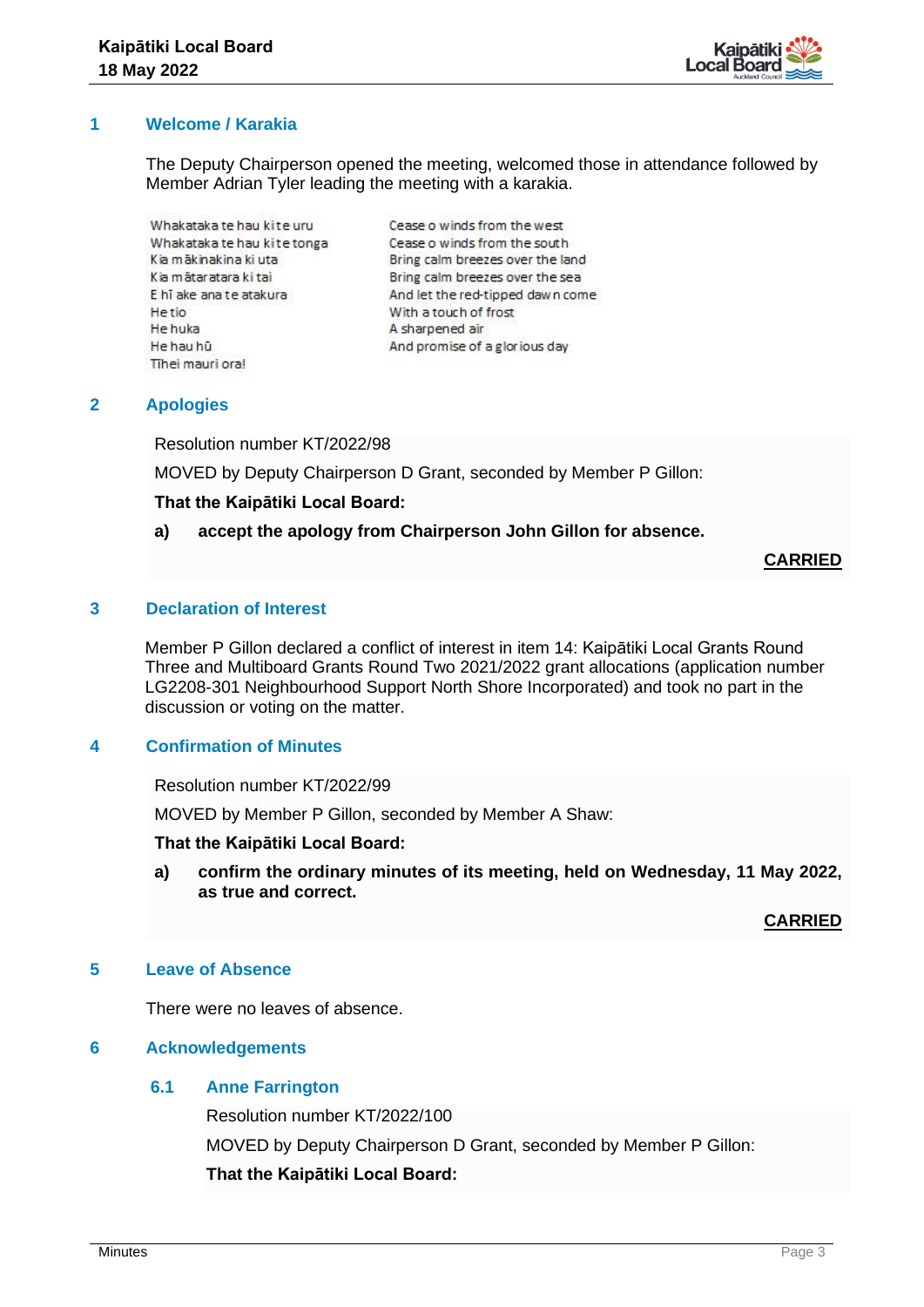

## **a) acknowledge the recent passing of Anne Farrington and express its sincere condolences to the Farrington family.**

**CARRIED**

# **6.2 Sydney Manaena Kingi**

Sydney Manaena Kingi passed away peacefully on 2 May 2022 at home surrounded by his whanau and partner Mary.

Sydney is of Ngāti Kahungunu descent. Sydney was born in Wairoa, however went to school in Napier. At the age of 16 Sydney moved to Auckland to join the navy and became an apprentice in electro technology. Sydney then went on and taught electro technology at Unitec.

Sydney married Justine who unfortunately passed away some years back. They had two children Reece and Huia, and seven grandchildren. Over recent years he has been supported by his partner Mary.

Sydney has been well known around Birkenhead Point and Northcote Point. He was an active part of the Le Roy's Restoration group that meets weekly. If there was fundraising for cancer, a beach cleanup or residents meeting, Sydney would be present.

Member M Kenrick got to know Sydney through the Birkenhead Yacht club, where he was officially the rear Commadore, however unofficially Sydney was one of the backbone members of club that kept the club going. Sydney was the race officer, every weekend helped with the logistics of getting twenty new sailors out on the water, arranged new tyres for trailers, organised working bees and oversaw the health and safety of the club (which in Covid times is no easy job for any sports club). Despite being unwell Sydney jointly presented to the board two months ago regarding health and safety concerns of the carpark.

Sydney's body will be returned to the Hawkes Bay to Bridge Pa.

Resolution number KT/2022/101

MOVED by Member M Kenrick, seconded by Member A Shaw:

**That the Kaipātiki Local Board:**

**a) acknowledge the recent passing of Sydney Manaena Kingi and express its sincere condolences to the Kingi family.** 

**CARRIED**

# **7 Petitions**

There were no petitions.

# **8 Deputations**

# **8.1 Takapuna Golf - Auckland Council's draft Golf Investment Plan**

David Haines, Director of Haines Planning, John Sohn, Director – Takapuna Golf, Jay Lee, General Manager – Takapuna Golf and Eric Kang, Operations Manager – Takapuna Golf, were in attendance to address the board on this item.

Resolution number KT/2022/102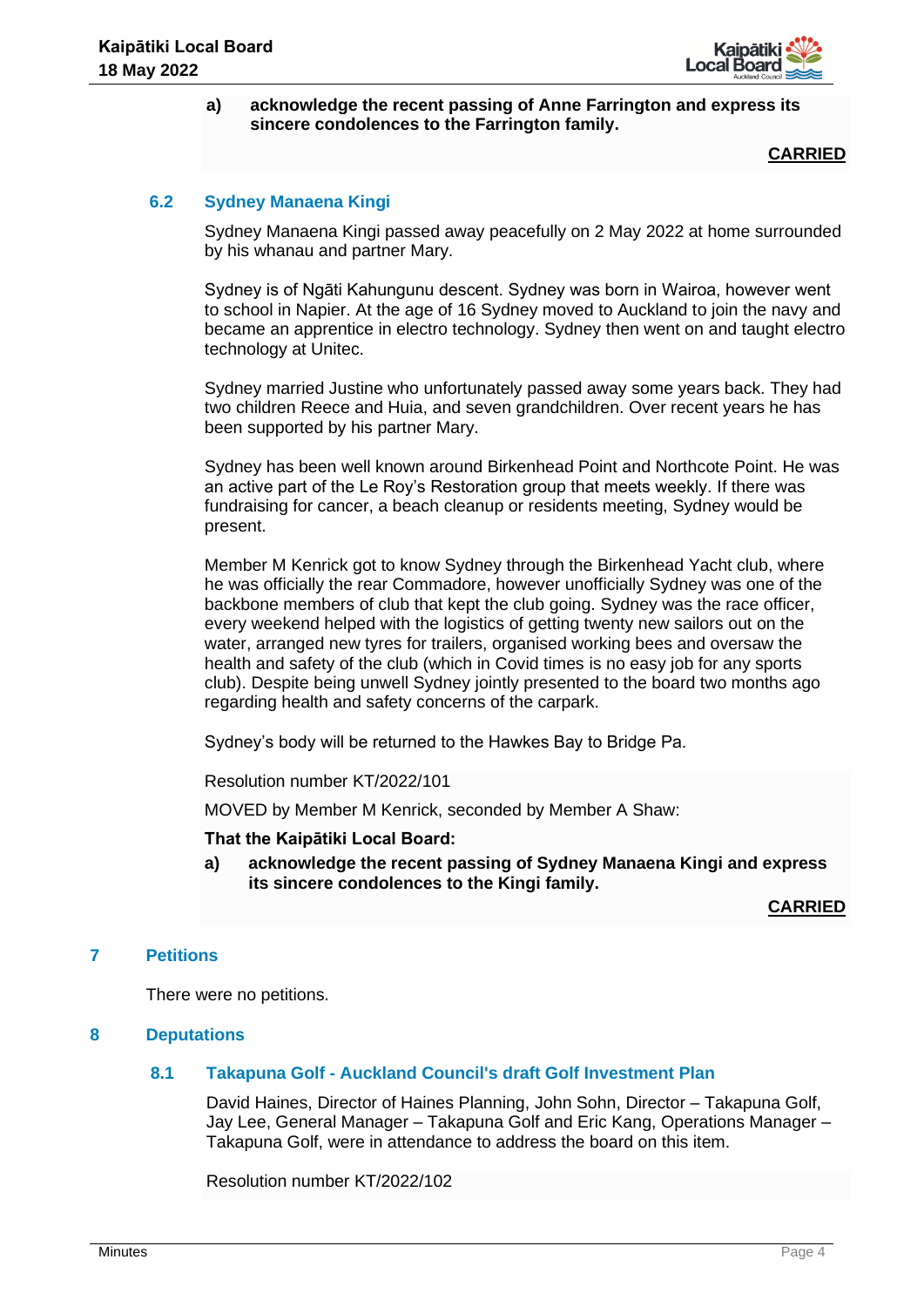

MOVED by Deputy Chairperson D Grant, seconded by Member P Gillon:

## **That the Kaipātiki Local Board:**

- **a) receive the deputation.**
- **b) thank David Haines and Takapuna Golf for their attendance and presentation.**

**CARRIED**

#### **9 Public Forum**

## **9.1 Golf New Zealand - Auckland Council's draft Golf Investment Plan**

Hana-Rae Seifert, General Manager of Golf New Zealand and Thiem Nguyen, General Manager of Golf and Community Management - Golf New Zealand, were in attendance via Microsoft Teams to address the board on this item.

A document titled 'Draft Auckland Golf Investment Plan – Request for withdrawal and correction' was tabled. A copy of the tabled document has been placed on the official minutes and is available on the Auckand Council website as a minutes attachment.

Resolution number KT/2022/103

MOVED by Deputy Chairperson D Grant, seconded by Member P Gillon:

#### **That the Kaipātiki Local Board:**

- **a) receive the public forum item.**
- **b) thank Hana-Rae Seifert, Thiem Nguyen and Golf New Zealand for their attendance and presentation.**

**CARRIED**

## **Attachments**

A 18 May 2022 - Kaipātiki Local Board Business Meeting - Draft Auckland Golf Investment Plan - Request for withdrawal and correction

#### **10 Extraordinary Business**

There was no extraordinary business.

#### **11 Draft Auckland golf investment plan**

Paul Marriott-Lloyd, Tupu Toa Intern, was in attendance via Microsoft Teams to address the board on this item.

Resolution number KT/2022/104

MOVED by Deputy Chairperson D Grant, seconded by Member M Kenrick:

#### **That the Kaipātiki Local Board:**

- **a) does not support the draft Auckland golf investment plan entitled** *Where all Aucklanders benefit from publicly owned golf land* **attached to this report (as presented in Attachment A to the agenda report), and has mixed views on the policy objectives.**
- **b) request that it be withdrawn and redrafted, particularly in regard to concerns raised by Golf New Zealand around the accuracy of data and information which form the basis of many of the plan's fundamental assumptions, premises, and recommendations.**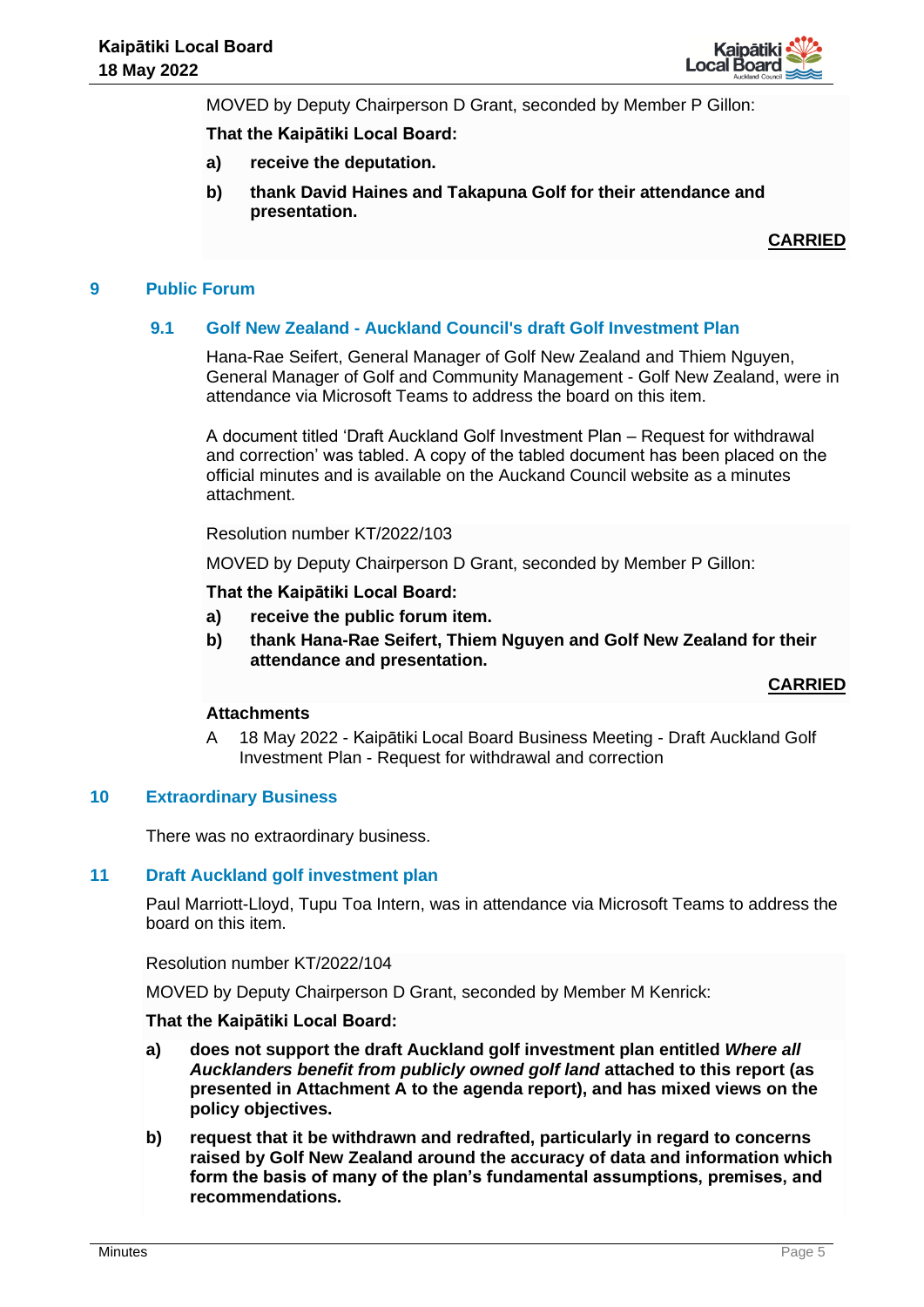

- **c) request further work be completed on a regional provision standard for golf and access to golf facilities prior to adopting the draft Plan, so access to these facilities is considered across Auckland, including in areas without existing golf courses on public land.**
- **d) acknowledge the need to provide equitable public access, environmental outcomes, multi-code and passive recreational access and walking/cycling/active mode connection opportunities and request engagement around this and include all interested stakeholders not limited to; Golf New Zealand, Golf Auckland, Golf clubs including Takapuna Golf Club, Local boards, Iwi, communities, disability advocates, other interested sports groups etc.**
- **e) request relevant council staff initiate lease renewal discussions with Takapuna Golf Course so that discussions can commence and be progressed in parallel with any business case preparation work regarding the future of the site.**
- **f) request further clarity on decision-making outlined in page 21 of the draft plan with a clear decision tree between the Governing Body and local boards on individual golf courses that are being assessed as part of this draft Plan, noting that adoption of the Plan could "change decision making allocated to Local Boards" and that most golf courses are leases on local parks/reserves (for example, AF Thomas Park in the Kaipātiki Local Board area).**
- **g) thank the 1,074 people who made submissions to the Have Your Say process and the 1,070 people who participated in the People's Panel survey.**
- **h) express strong concern that local boards have not seen the feedback from key stakeholders, as this process is still underway, until 27 May 2022.**
- **i) request that local boards be provided with all stakeholder and public feedback, and that local boards be given a further opportunity to provide further feedback at that time.**
- **j) express strong concern that the Draft Golf Investment Plan does not outline any investment in golf, particularly noting paragraph 53 and Table 1 of the agenda report which state that "another weakness is that the draft plan does not specify any future level of future council investment".**
- **k) express strong concern that the Draft Golf Investment Plan and covering report both acknowledge that the plan is based on publicly-available data which is both limited in its scope and depth, and which is out of date.**
- **l) note that the council "investment" in golf outlined in the plan does not extend beyond continued land ownership and the provision of leases to the clubs which operate them. The board note that the golf clubs currently carry the very considerable cost of maintaining the courses, which provide many benefits to the wider community and council's climate action goals at no cost to ratepayers.**
- **m) note that the plan recommends significant changes create a 'broad range of golf experiences' but does not contemplate the presumably significant cost of those changes, or who will pay for them. The board note that there is no budget allocated, or likely to be available in the foreseeable future, to progress any changes, and consider that there is a reputational risk in adopting a plan we are not confident we can deliver.**
- **n) reject the intention repeated throughout the agenda report and Draft Golf Investment Plan that decision-making would no longer sit solely with local boards, but would be shared with the governing body. Local boards have decision-making responsibility over local parks and reserves in their areas and this should remain unchanged.**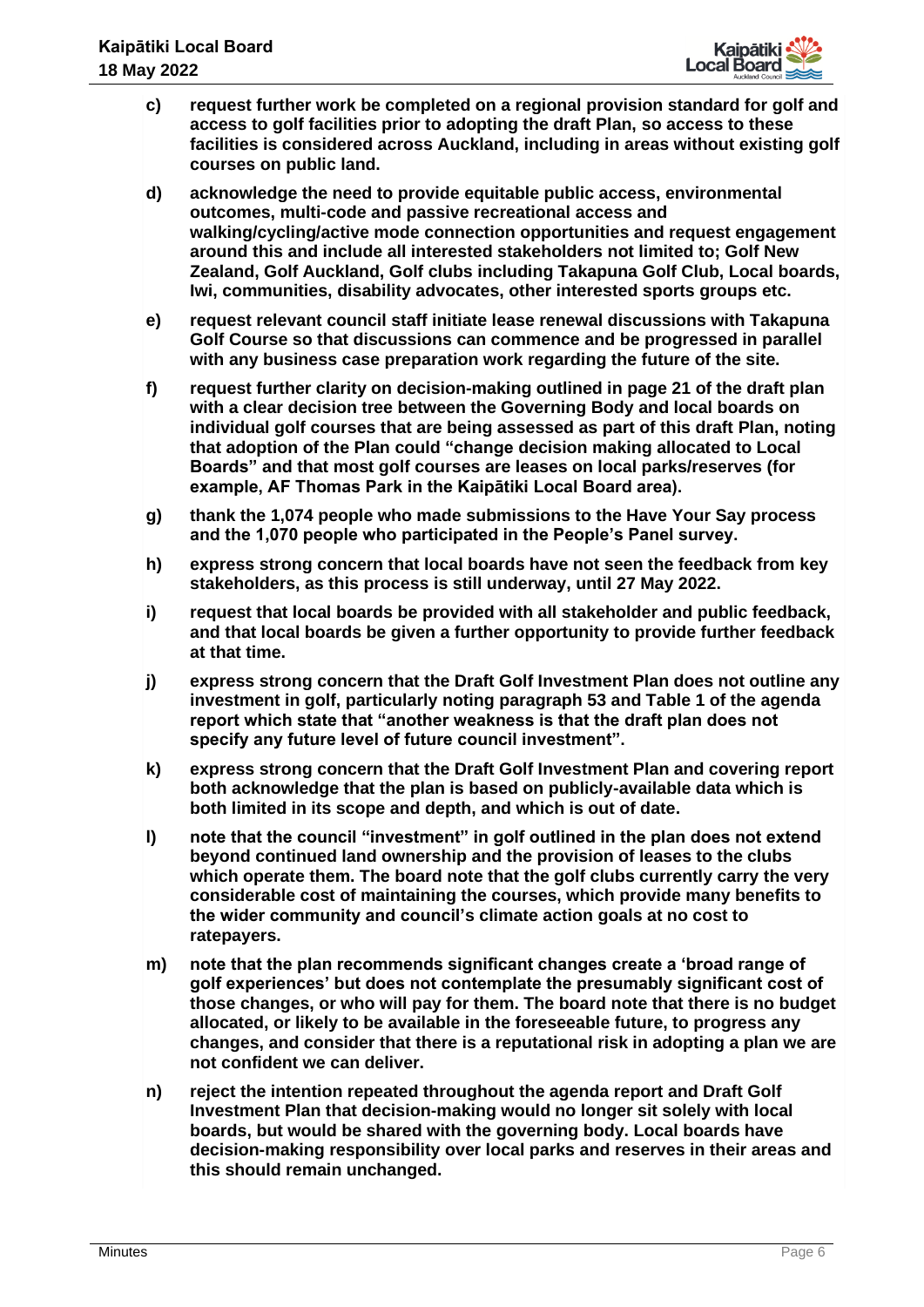

- **o) does not support any public land currently used as a golf course to be sold or otherwise released for housing or business land, noting that the plan specifically states that "housing and business land are in short supply in urban areas" which signals an intent under this plan that open space could be used for development.**
- **p) does not support the policy options shown on Page 10 of the plan which contemplate partial sale or full sale of golf course land.**
- **q) note the statement in the plan that "over 100,000 Aucklanders play golf annually – the highest number of participants in any sport in Auckland", and that the plan acknowledges that participation in golf is increasing. The board also note that data provided by Golf New Zealand shows that levels of participation across multiple demographics are higher, or compare favourably, with other popular sporting codes such as football, rugby, tennis, and more – and considers that Auckland Council should aim to support this by collaborating with golf clubs and Golf New Zealand to continue this trend and encourage.**
- **r) note that Golf New Zealand, with the support of Auckland Golf and Golf North, wrote to Auckland Council on 8 April 2022 to request that the draft Plan be withdrawn, corrected and redrafted, as it considers that any public submissions on the draft Plan would be based on incorrect, inaccurate and misleading information that Golf New Zealand considers the draft Plan contains.**
- **s) note that the correct information about golf participation Golf New Zealand provided in its letter of 8 April 2022 is similar to the information it previously provided to Auckland Council in its documents titled Advocating for the Future of Golf in Auckland (2018) and Golf Sector Plan for Auckland (2018).**
- **t) request speaking rights for Deputy Chairperson Danielle Grant to present the views of the board to the PACE Committee at the appropriate meeting.**
- **u) authorise the Chairperson to appoint a replacement member in the event that the Deputy Chair cannot attend the PACE Committee meeting.**

**A division was called for, voting on which was as follows:**

| <u>For</u>                  | <b>Against</b> | <b>Abstained</b>     |
|-----------------------------|----------------|----------------------|
| <b>Member P Gillon</b>      |                | <b>Member A Shaw</b> |
| <b>Deputy Chairperson D</b> |                |                      |
| Grant                       |                |                      |
| <b>Member M Kenrick</b>     |                |                      |
| <b>Member C Schmidt</b>     |                |                      |
| <b>Member A Tyler</b>       |                |                      |
|                             |                |                      |

**The motion was declared CARRIED by 5 votes to 0.**

# **CARRIED**

# **Adjournment of Meeting**

Resolution number KT/2022/105

MOVED by Deputy Chairperson D Grant, seconded by Member A Shaw:

# **That the Kaipātiki Local Board:**

**a) agree to adjourn the meeting for 5 mins at 12.15pm.**

# **CARRIED**

*Meeting reconvened at 12.31pm.*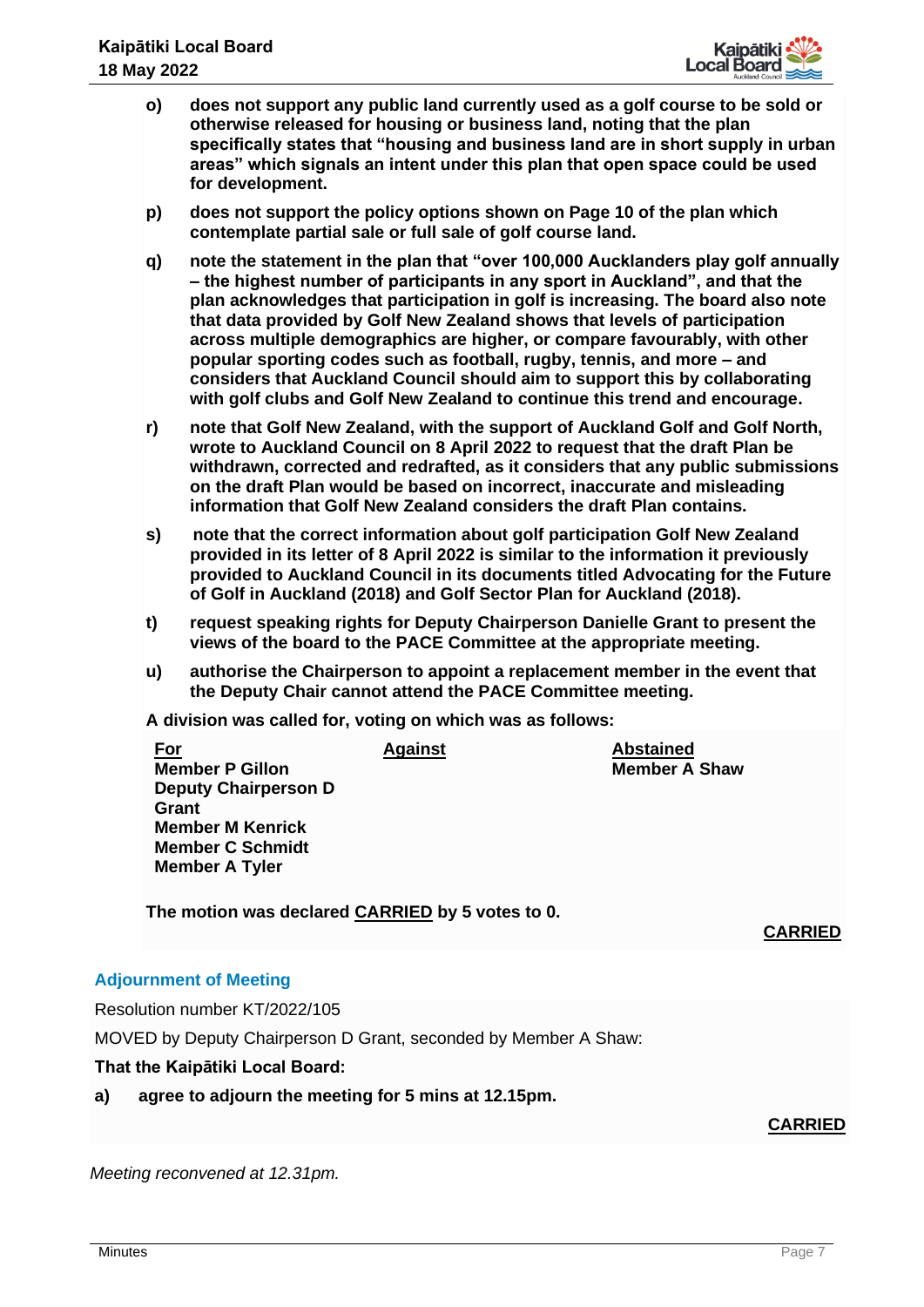

# **Precedence of Business**

Resolution number KT/2022/106

MOVED by Deputy Chairperson D Grant, seconded by Member P Gillon:

## **That the Kaipātiki Local Board:**

**a) agree that 'Item 14: Kaipātiki Local Grants Round Three and Multiboard Grants Round Two 2021/2022 grant allocations' be accorded precedence at this time.**

**CARRIED**

## **14 Kaipātiki Local Grants Round Three and Multiboard Grants Round Two 2021/2022 grant allocations**

Ann Kuruvilla, Grants Advisor, was in attendance via Microsoft Teams to address the board on this item.

Member P Gillon declared a conflict of interest with the application LG2208-301 from Neighbourhood Support North Shore Incorporated and did not take part in the discussion on this application.

Resolution number KT/2022/107

MOVED by Deputy Chairperson D Grant, seconded by Member M Kenrick:

# **That the Kaipātiki Local Board:**

**a) agree to fund, part-fund, or decline each application in Kaipātiki Local Grants Round Three 2021/2022 listed in the following table:** 

|  |  | Table One: Kaipātiki Local Grants Round Three 2021/2022 grant applications |  |  |  |
|--|--|----------------------------------------------------------------------------|--|--|--|
|--|--|----------------------------------------------------------------------------|--|--|--|

| <b>Applicati</b><br>on ID | <b>Organisat</b><br>ion name                                                                          | <b>Requesting</b><br>funding for<br><b>Project</b>                                                | <b>Amount</b><br>requested | <b>Total</b><br>granted | <b>Comments</b><br>(including<br>reason for<br>decline) |
|---------------------------|-------------------------------------------------------------------------------------------------------|---------------------------------------------------------------------------------------------------|----------------------------|-------------------------|---------------------------------------------------------|
| LG2208-<br>301            | <b>Neighbou</b><br>rhood<br><b>Support</b><br><b>North</b><br><b>Shore</b><br><b>Incorpora</b><br>ted | <b>Towards the</b><br>managers<br>salary between<br><b>2nd June 2022</b><br>till 1st June<br>2023 | \$10,000.00                | \$0                     | Limited<br>funds.                                       |
| LG2208-<br>305            | Beach<br><b>Haven</b><br>and<br><b>Birkdale</b><br>Communi<br>ty Watch                                | <b>Towards petrol</b><br>vouchers for<br>volunteers.                                              | \$1,000.00                 | \$0                     | Limited<br>funds.                                       |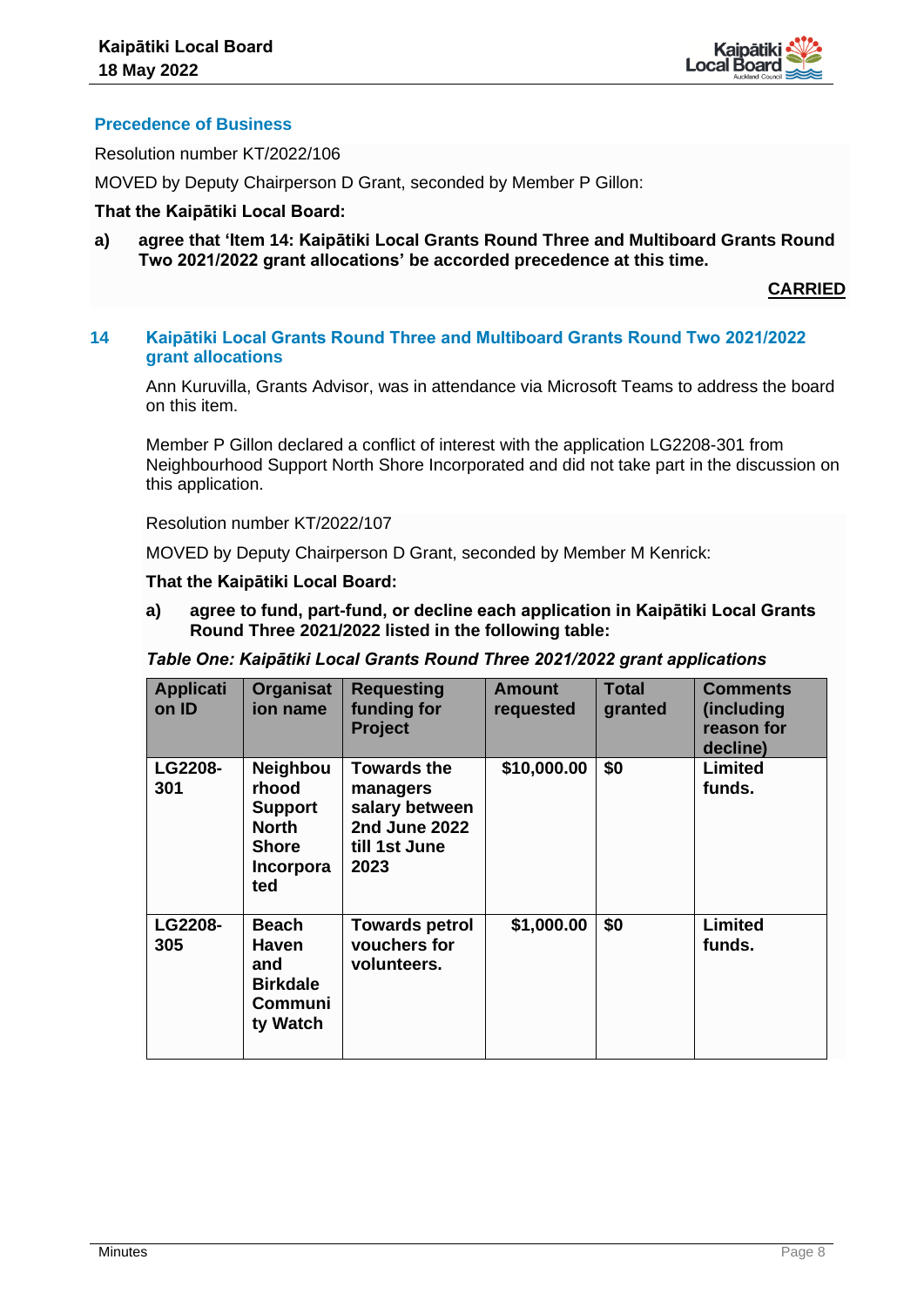

| LG2208-<br>306        | <b>New</b><br><b>Zealand</b><br>Taiji<br><b>Martial</b><br><b>Arts</b><br><b>Society</b>                                 | <b>Towards the</b><br>venue hire of<br><b>Northcote</b><br><b>Community</b><br><b>Hall between</b><br><b>1st June 2022</b><br>and 31st May<br>2023.                                      | \$1,000.00  | \$1,000.00 |                                                 |
|-----------------------|--------------------------------------------------------------------------------------------------------------------------|------------------------------------------------------------------------------------------------------------------------------------------------------------------------------------------|-------------|------------|-------------------------------------------------|
| LG2208-<br>307        | <b>The</b><br><b>Upside</b><br><b>Downs</b><br><b>Educatio</b><br>n Trust                                                | <b>Towards</b><br>subsidized<br>speech and<br>language<br>therapy for five<br>children.                                                                                                  | \$3,000.00  | \$0        | <b>Limited</b><br>funds.                        |
| <b>LG2208-</b><br>310 | <b>Birkenhe</b><br>ad<br><b>Bowling</b><br><b>Club</b><br>Incorpora<br>ted                                               | <b>Towards roof</b><br>repair costs.                                                                                                                                                     | \$8,309.00  | \$5,000.00 |                                                 |
| <b>LG2208-</b><br>311 | <b>ToughLo</b><br>ve New<br><b>Zealand</b><br>Incorpora<br>ted                                                           | <b>Towards</b><br>advertising and<br>training<br>materials of<br>six-week email<br>course<br>between 1st<br>June 2022 and<br>31st May 2023.                                              | \$2,174.00  | \$0        | <b>Limited</b><br>funds.                        |
| LG2208-<br>312        | Life<br><b>Educatio</b><br>n Trust<br><b>North</b><br><b>Shore</b>                                                       | <b>Towards Child</b><br><b>Healthcare</b><br>programme's<br>take home<br>resources for<br>3500 students.                                                                                 | \$2,500.00  | \$0        | <b>Limited</b><br>funds.                        |
| LG2208-<br>313        | <b>Birkenhe</b><br>ad United<br><b>Associati</b><br>on<br><b>Football</b><br>& Sports<br><b>Club</b><br>Incorpora<br>ted | <b>Towards the</b><br>preliminary<br>design and<br>consenting<br>costs of the<br><b>Birkenhead</b><br>football club<br>upgrade<br>between 5th<br>October 2022<br>and 24th April<br>2023. | \$57,821.75 | \$0        | <b>Already</b><br>funded this<br>financial year |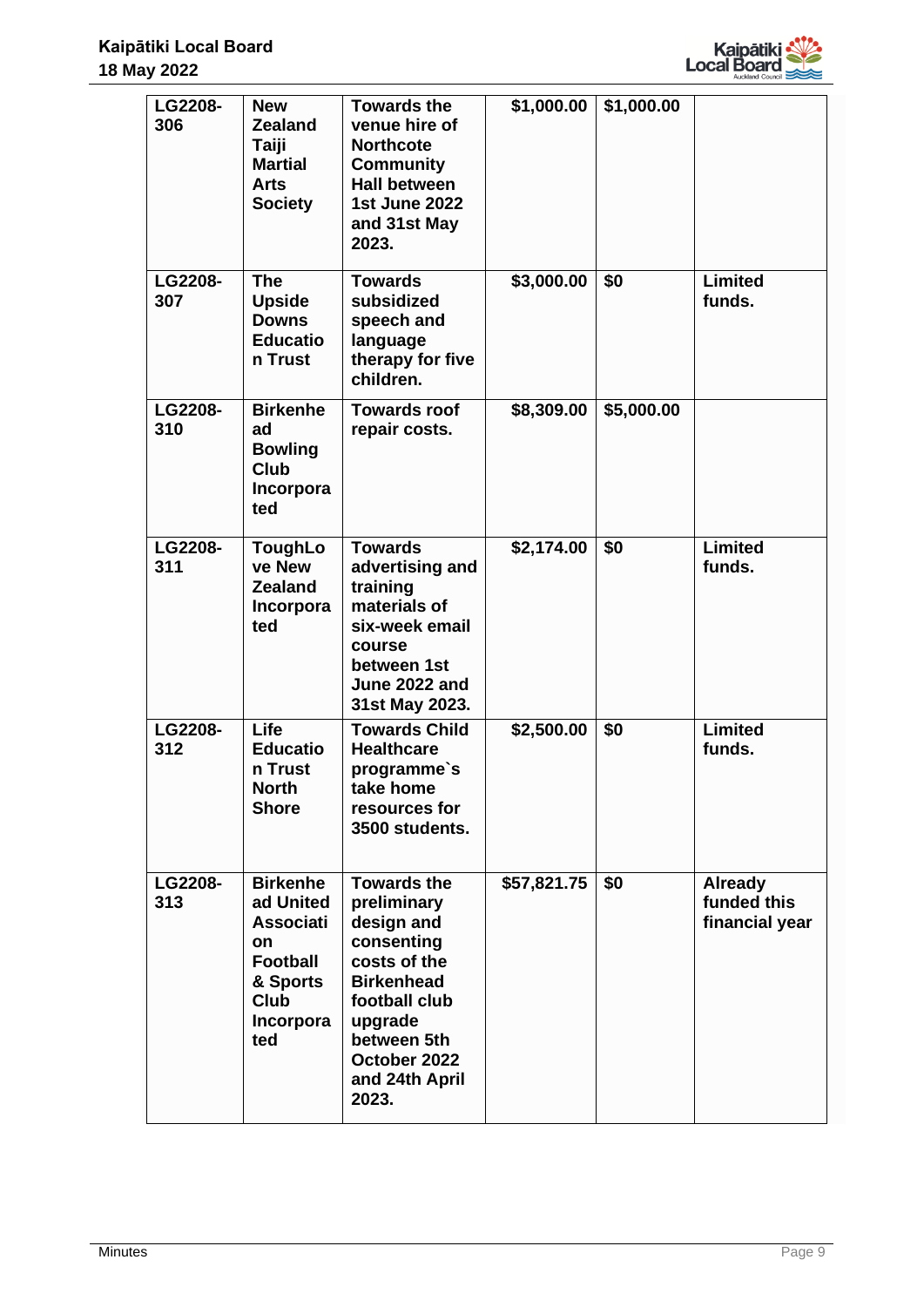

| LG2208-<br>314        | Youthline<br><b>Auckland</b><br><b>Charitabl</b><br>e Trust                             | <b>Towards the</b><br>training and<br>supervisions<br>costs of<br>volunteer staff.                                                                                                                       | \$5,000.00  | \$0             | <b>Limited</b><br>funds. |
|-----------------------|-----------------------------------------------------------------------------------------|----------------------------------------------------------------------------------------------------------------------------------------------------------------------------------------------------------|-------------|-----------------|--------------------------|
| LG2208-<br>315        | <b>Birkenhe</b><br>ad<br><b>Residents</b><br><b>Associati</b><br>on<br>Incorpora<br>ted | <b>Towards the</b><br>administration,<br>promotion and<br>management of<br>the Birkenhead<br><b>Photo</b><br><b>Competition</b><br><b>2022 and</b><br>production of<br>5th<br>Anniversary<br>photo book. | \$7,930.00  | \$5,000.00      |                          |
| LG2208-<br>316        | <b>North</b><br><b>Harbour</b><br><b>Triathlon</b><br><b>Club</b><br>Incorpora<br>ted   | <b>Towards the</b><br>pool and hall<br>hire charges<br>between 1st<br>June 2022 and<br><b>30th</b><br><b>September</b><br>2022.                                                                          | \$9,154.00  | \$4,400.00      |                          |
| LG2208-<br>317        | <b>North</b><br><b>Shore</b><br><b>Music</b><br><b>Theatre</b><br>Incorpora<br>ted      | <b>Towards</b><br>purchase of<br>new seating<br>platforms.                                                                                                                                               | \$19,880.00 | \$10,000.0<br>0 |                          |
| LG2208-<br>318        | <b>North</b><br><b>Shore</b><br><b>Budget</b><br><b>Service</b><br>Incorpora<br>ted     | <b>Towards</b><br>website<br>upgrade,<br>marketing, new<br>laptop and<br>desktop<br>system.                                                                                                              | \$10,250.00 | \$0             | <b>Limited</b><br>funds. |
| <b>LG2208-</b><br>319 | <b>Glenfield</b><br><b>Tennis</b><br><b>Club</b>                                        | <b>Towards the</b><br>fees of the<br>coach for the<br><b>Junior</b><br>coaching<br>Programme<br>which runs<br>between 17th<br>October 2022<br>and 17th<br><b>December</b><br>2022.                       | \$4,000.00  | \$2,400.00      |                          |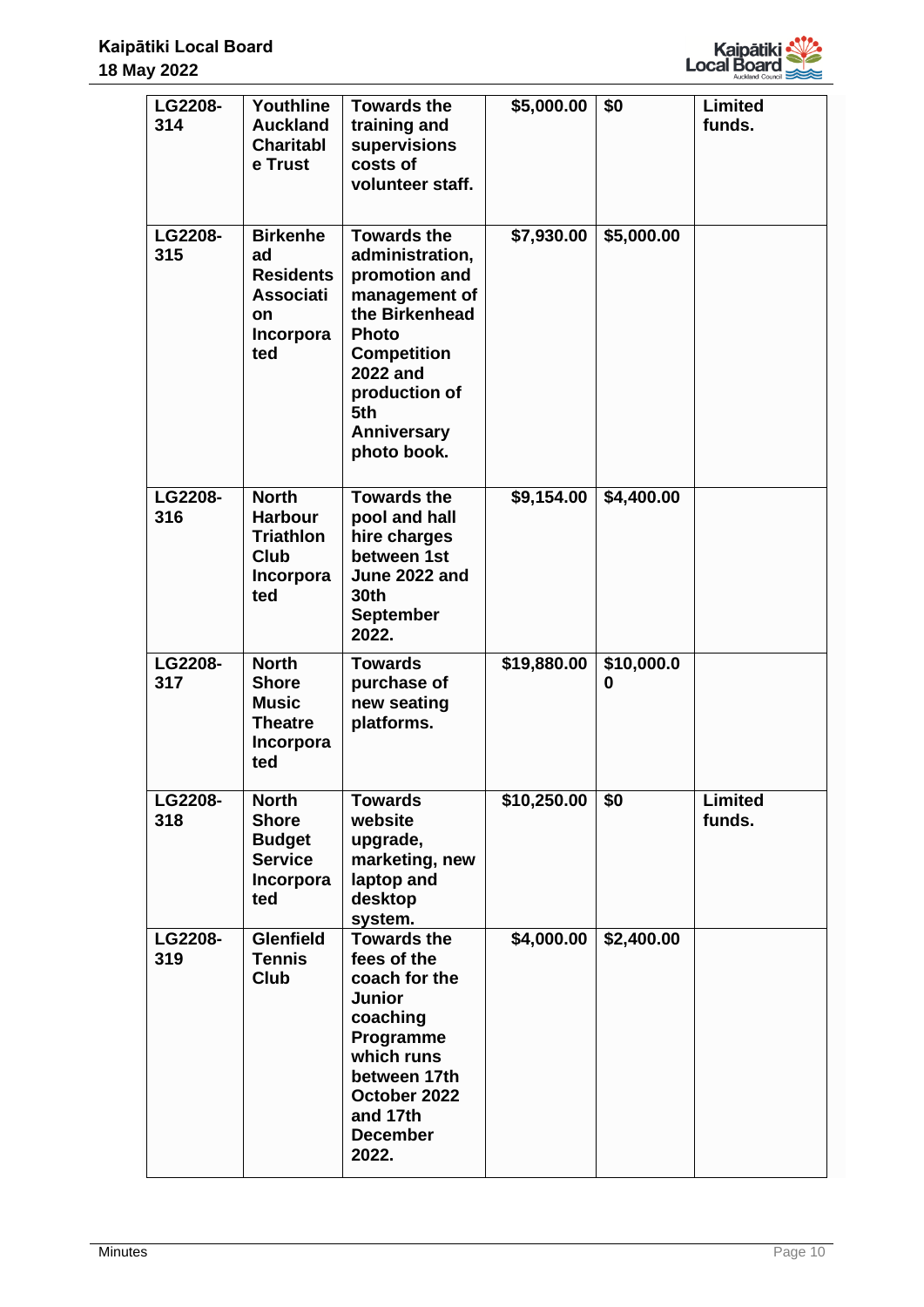

| LG2208-<br>320        | Sunnybra<br>e Normal<br><b>School</b>                          | <b>Towards the</b><br>plants,<br>fertilizer,<br>compost,<br>building<br>materials and<br>labour for the<br>gazebo in the<br>Sunnybrae<br><b>Bush Project.</b>             | \$4,500.00 | \$2,639.50 |                          |
|-----------------------|----------------------------------------------------------------|---------------------------------------------------------------------------------------------------------------------------------------------------------------------------|------------|------------|--------------------------|
| <b>LG2208-</b><br>322 | <b>Melanom</b><br>a New<br><b>Zealand</b>                      | <b>Towards the</b><br>wages of the<br><b>Nurse</b><br><b>Educator and</b><br><b>Administrator</b><br>for 2 days<br>between 1st<br>July 2022 and<br>31st October<br>2022   | \$1,260.00 | \$0        | <b>Limited</b><br>funds. |
| LG2208-<br>323        | <b>Northcote</b><br><b>Town</b><br><b>Centre</b><br><b>Inc</b> | <b>Towards the</b><br>upgrade of<br>three existing<br><b>CCTV cameras</b><br>and installation<br>of two new<br><b>CCTV cameras</b><br>at the<br>Northcote town<br>centre. | \$7,500.00 | \$7,500.00 |                          |
| LG2208-<br>324        | <b>Badminto</b><br>n New<br><b>Zealand</b><br>Incorpora<br>ted | <b>Towards Venue</b><br>hire for the<br><b>North Island</b><br>Inter-<br><b>Association</b><br>competition<br>between 11th<br>June 2022 and<br>23rd July 2022             | \$4,000.00 | \$2,000.00 |                          |
| <b>LG2208-</b><br>325 | <b>Willow</b><br><b>Christian</b><br><b>Trust</b>              | <b>Towards</b><br>purchase of<br>50inch TV<br><b>Screen and</b><br>wall mount for<br><b>Community</b><br><b>Centre foyer</b><br>entrance.                                 | \$1,203.00 | \$1,203.00 |                          |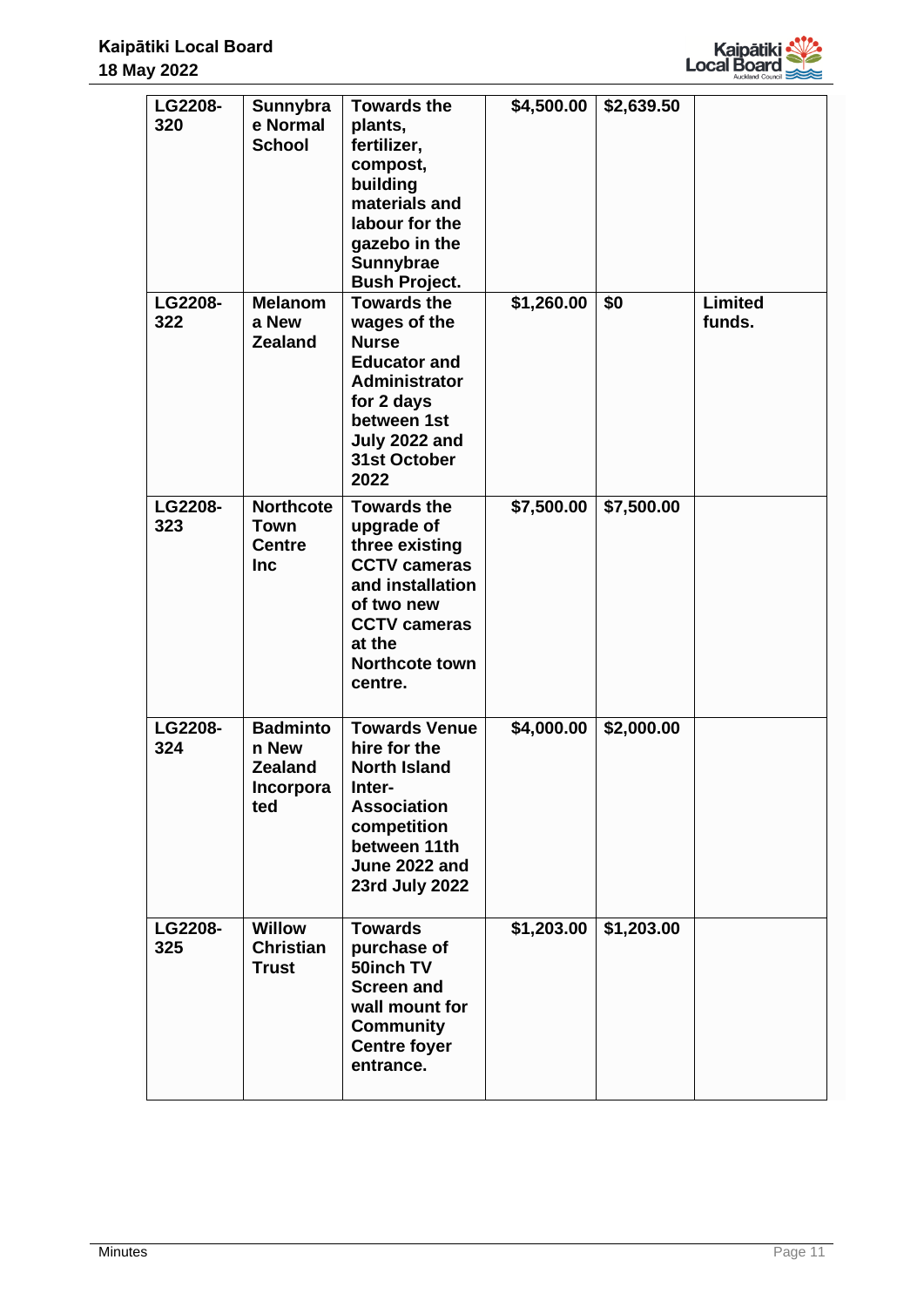

| LG2208-<br>326        | <b>Auckland</b><br>King<br><b>Tides</b><br><b>Initiative</b><br>under the<br>umbrella<br>of "The<br><b>Institutio</b><br>n of<br><b>Professio</b><br>nal<br><b>Engineer</b><br>s New<br><b>Zealand</b><br>Inc" | <b>Towards the</b><br>design and<br>production of<br>the CoastSnap<br>device, to be<br>installed at<br><b>Little Shoal</b><br><b>Bay/Beach</b><br>Haven. | \$10,000.00      | \$0             | <b>Limited</b><br>funds.<br><b>Ask applicant</b><br>to reapply<br>next financial<br>year. |
|-----------------------|----------------------------------------------------------------------------------------------------------------------------------------------------------------------------------------------------------------|----------------------------------------------------------------------------------------------------------------------------------------------------------|------------------|-----------------|-------------------------------------------------------------------------------------------|
| LG2208-<br>327        | <b>Action</b><br><b>Educatio</b><br>n<br>Incorpora<br>ted                                                                                                                                                      | <b>Towards 20</b><br>spoken word<br>workshops<br>costs between<br><b>1st June 2022</b><br>and 31st May<br>2023                                           | \$5,000.00       | \$2,000.00      |                                                                                           |
| <b>LG2208-</b><br>328 | <b>Shepherd</b><br>s Park<br>Squash<br>Club<br>Incorpora<br>ted                                                                                                                                                | <b>Towards</b><br>marketing<br>brochures and<br>heat pump<br>installation.                                                                               | \$3,609.00       | \$2,939.00      |                                                                                           |
| <b>Total</b>          |                                                                                                                                                                                                                |                                                                                                                                                          | \$179,090.7<br>5 | \$46,081.5<br>0 |                                                                                           |

b) agree to fund, part-fund or decline each application received in Multiboard Grants Round Two 2021/2022, listed in Table Two:

*Table Two: Multiboard Grants Round Two 2021/2022 grant applications*

| <b>Applicati</b><br>on ID | <b>Organisat</b><br>ion name                                  | <b>Requesting</b><br>funding for<br>project                                                                                                                                                                          | <b>Amount</b><br>requested | <b>Total</b><br>granted | <b>Comments</b><br>(including<br>reason for<br>decline) |
|---------------------------|---------------------------------------------------------------|----------------------------------------------------------------------------------------------------------------------------------------------------------------------------------------------------------------------|----------------------------|-------------------------|---------------------------------------------------------|
| MB2022-<br>214            | <b>North</b><br><b>Harbour</b><br><b>Communi</b><br>ty Patrol | Towards<br>resources for<br>mobile crime<br>prevention<br>patrols in<br>suburbs in<br>Devonport-<br>Takapuna,<br><b>Hibiscus and</b><br>Bays,<br>Kaipātiki, and<br><b>Upper Harbour</b><br>(June 2022 -<br>May 2023) | \$1,317.00                 | \$1,317.00              |                                                         |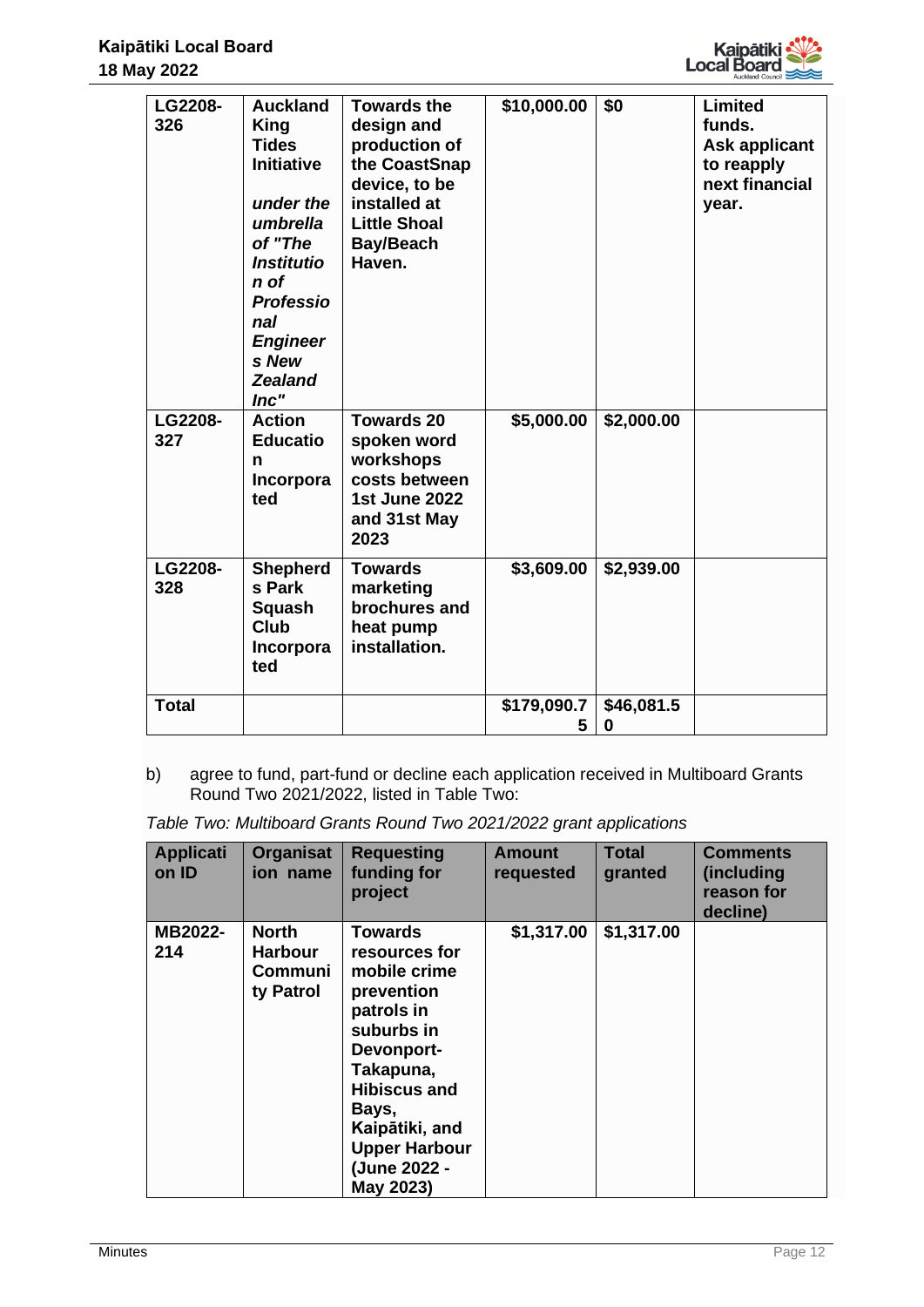

| MB2022- | <b>The</b>           | <b>Towards</b>          | \$6,000.00  | \$2,000.00 |  |
|---------|----------------------|-------------------------|-------------|------------|--|
| 215     | <b>Reading</b>       | wages of the            |             |            |  |
|         | <b>Revolutio</b>     |                         |             |            |  |
|         |                      | manager                 |             |            |  |
|         | n                    | delivering the          |             |            |  |
|         |                      | "Readers                |             |            |  |
|         |                      | <b>Leaders</b>          |             |            |  |
|         |                      | programme"              |             |            |  |
| MB2022- | <b>Outline</b>       | <b>Towards cost</b>     | \$1,250.00  | \$1,000.00 |  |
| 225     | Aotearoa             | of the peer             |             |            |  |
|         | Incorpora            | support                 |             |            |  |
|         | ted                  | service                 |             |            |  |
|         |                      | programme's             |             |            |  |
|         |                      | volunteer               |             |            |  |
|         |                      | training,               |             |            |  |
|         |                      | clinical                |             |            |  |
|         |                      | supervision,            |             |            |  |
|         |                      | advertising,            |             |            |  |
|         |                      | stationery,             |             |            |  |
|         |                      | insurance and           |             |            |  |
|         |                      | information             |             |            |  |
|         |                      | technology              |             |            |  |
|         |                      | service.                |             |            |  |
| MB2022- | <b>Big</b>           | <b>Towards</b>          | \$10,000.00 | \$2,000.00 |  |
| 236     | <b>Buddy</b>         | operational             |             |            |  |
|         | <b>Mentorin</b>      | costs (such as          |             |            |  |
|         | g Trust              | wages, rent,            |             |            |  |
|         |                      | transport,              |             |            |  |
|         |                      | equipment) to           |             |            |  |
|         |                      | recruit                 |             |            |  |
|         |                      | volunteer               |             |            |  |
|         |                      | mentors for             |             |            |  |
|         |                      | young boys              |             |            |  |
|         |                      | with no father          |             |            |  |
|         |                      | in their lives in       |             |            |  |
|         |                      | <b>Auckland</b>         |             |            |  |
|         |                      | (September              |             |            |  |
|         |                      | 2022 -                  |             |            |  |
|         |                      | <b>September</b>        |             |            |  |
|         |                      |                         |             |            |  |
| MB2022- | Pet                  | 2023)<br><b>Towards</b> | \$1,000.00  |            |  |
| 237     |                      | administration          |             | \$1,000.00 |  |
|         | Refuge<br><b>New</b> | costs for the           |             |            |  |
|         |                      |                         |             |            |  |
|         | <b>Zealand</b>       | <b>Pet Refuge</b>       |             |            |  |
|         | <b>Charitabl</b>     | shelter in              |             |            |  |
|         | e Trust              | <b>Rosedale</b>         |             |            |  |
|         |                      | <b>Auckland</b>         |             |            |  |
|         |                      | (June 2022 -            |             |            |  |
|         |                      | <b>December</b>         |             |            |  |
|         |                      | 2022)                   |             |            |  |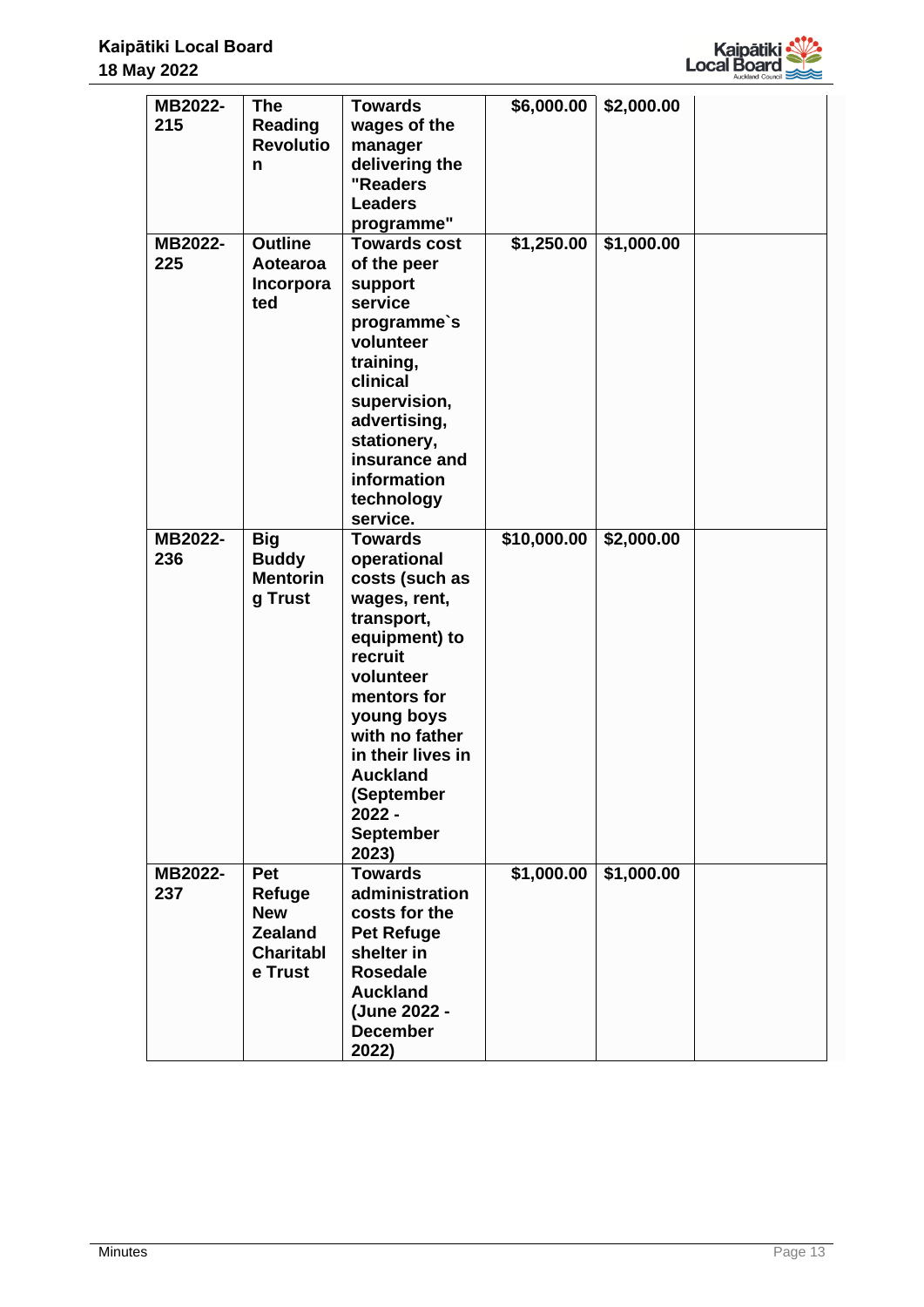

| MB2022-<br>239 | <b>The</b><br><b>Operating</b><br><b>Theatre</b><br>Trust t/a<br><b>Tim Bray</b><br><b>Theatre</b><br>Company | <b>Towards Gift a</b><br><b>Seat funding</b><br>for 2,700<br>children to<br>attend The<br><b>Whale Rider in</b><br>their local area<br>for free<br>(September<br>2022 -<br><b>December</b><br>2022)                                                 | \$3,913.00 | \$0        | <b>Limited</b><br>funds. |
|----------------|---------------------------------------------------------------------------------------------------------------|-----------------------------------------------------------------------------------------------------------------------------------------------------------------------------------------------------------------------------------------------------|------------|------------|--------------------------|
| MB2022-<br>243 | <b>Anxiety</b><br><b>New</b><br><b>Zealand</b><br><b>Trust</b>                                                | <b>Towards the</b><br>marketing<br>material costs<br>and wages of<br>co-ordinators<br>and facilitators<br>of the<br><b>Community</b><br><b>Education</b><br>Webinars.                                                                               | \$2,500.00 | \$0        | <b>Limited</b><br>funds. |
| MB2022-<br>244 | <b>PHAB</b><br><b>Associati</b><br><b>on</b><br>(Aucklan<br>d)<br>Incorpora<br>ted                            | <b>Towards the</b><br>costs of youth<br>worker wages,<br>project<br>coordination,<br>external<br>facilitation and<br>administration<br>fees to run 12<br>weekly<br>recreational<br>programmes<br>between 6<br><b>June 2022 to</b><br>10 March 2023. | \$1,800.00 | \$1,800.00 |                          |
| MB2022-<br>248 | <b>KidsCan</b><br><b>Charitabl</b><br>e Trust                                                                 | <b>Towards items</b><br>to deliver the<br><b>KidsCan</b><br>programme in<br>schools and<br>early childhood<br>centres in<br><b>Auckland</b><br>(June 2022 -<br><b>December</b><br>2022)                                                             | \$1,000.00 | \$0        | Limited<br>funds.        |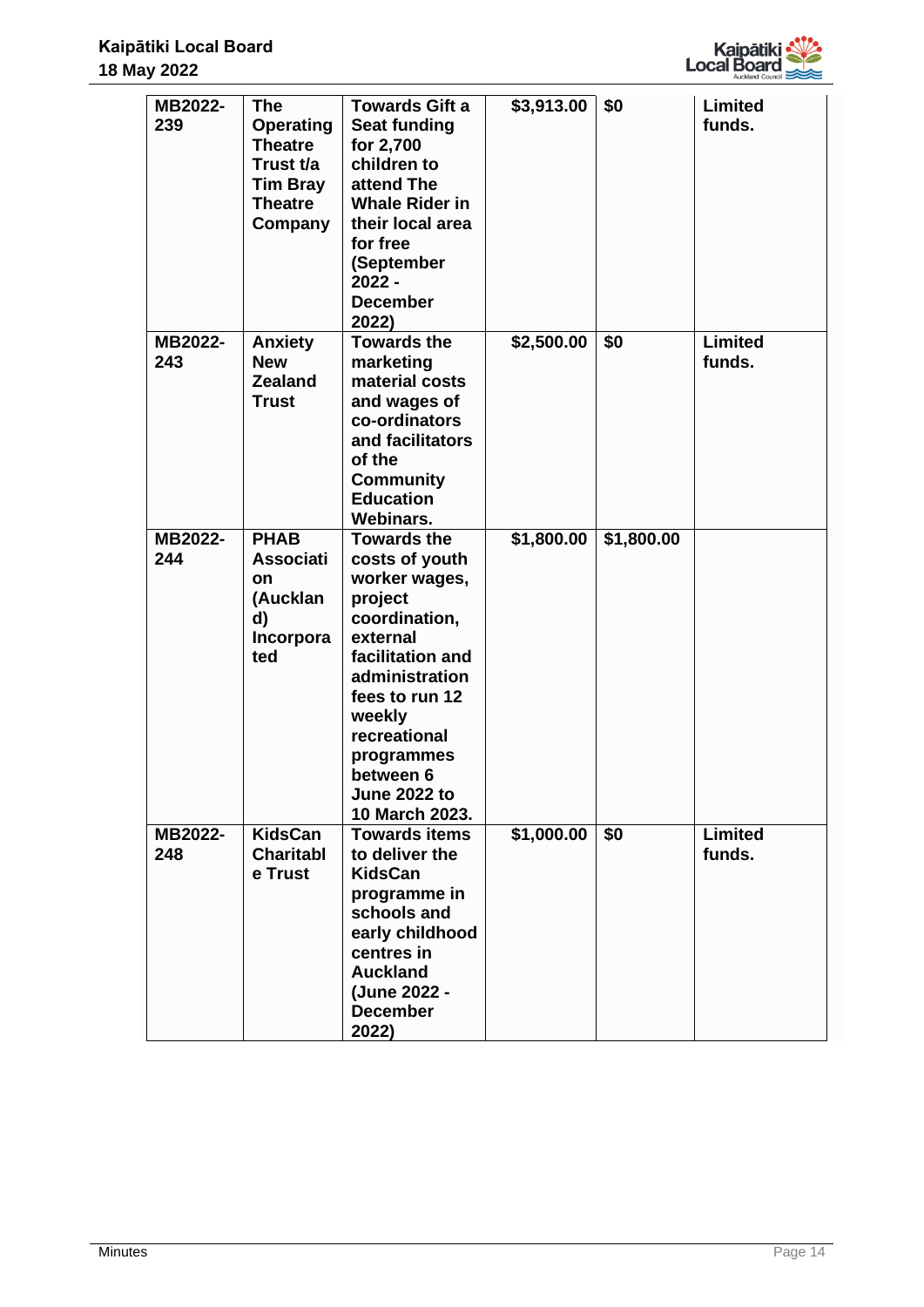

| MB2022-<br>260 | <b>Glass</b><br><b>Ceiling</b><br><b>Arts</b><br><b>Collective</b><br><b>Limited</b> | <b>Towards the</b><br>wages and<br>professional<br>fees of three<br>teachers, a<br>support<br>person, a<br>creative<br>director, a<br>producer, one<br>film editor and<br>a photographer<br>for two days<br>workshop. | \$10,000.00 | \$0        | Limited<br>funds. |
|----------------|--------------------------------------------------------------------------------------|-----------------------------------------------------------------------------------------------------------------------------------------------------------------------------------------------------------------------|-------------|------------|-------------------|
| <b>Total</b>   |                                                                                      |                                                                                                                                                                                                                       | \$38,780.00 | \$9,117.00 |                   |

# **CARRIED**

# **12 Endorsing Business Improvement District (BID) targeted rate grants for 2022/2023**

## Resolution number KT/2022/108

MOVED by Deputy Chairperson D Grant, seconded by Member A Shaw:

## **That the Kaipātiki Local Board:**

- **a) recommend to the Governing Body the striking (setting) of the targeted rates for inclusion in the Annual Budget 2022/2023 for the following Business Improvement District (BID) programmes:**
	- **i) \$125,000 for Northcote Town Centre Inc.**
	- **ii) \$206,167 for Birkenhead Town Centre Association Inc.**

# **CARRIED**

# **13 Community Facilities Network Plan revised Action Plan (2022)**

Resolution number KT/2022/109

MOVED by Deputy Chairperson D Grant, seconded by Member C Schmidt:

## **That the Kaipātiki Local Board:**

**a) support the revised Community Facilities Network Plan Action Plan (2022), provided in Attachment A of the agenda report.** 

**CARRIED**

*Item 14 was taken after item 11.* 

## **15 Kaipātiki Local Board Chairperson's Report**

No Chairperson's report was provided at this time.

## **16 Members' Reports**

# **16.1 Member report - Melanie Kenrick**

Member M Kenrick provided a verbal update regarding her concern with staffing shortages on services including Birkenhead Pool and Auckland Transport reduction of ferry services.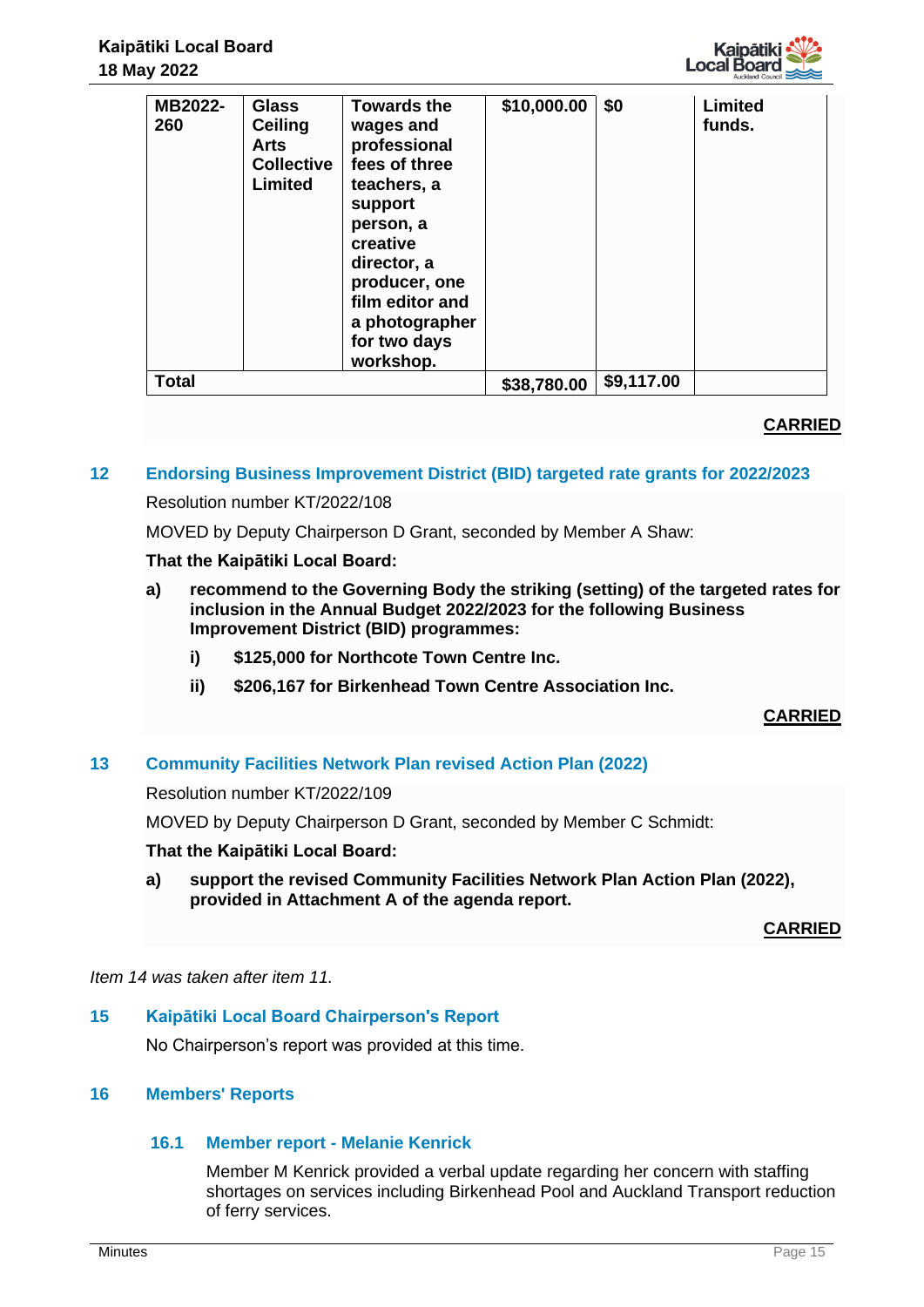

Resolution number KT/2022/110

MOVED by Member M Kenrick, seconded by Member P Gillon:

## **That the Kaipātiki Local Board:**

**a) note the verbal report from Member Melanie Kenrick.** 

## **CARRIED**

## **16.2 Member report - Cindy Schmidt**

Member C Schmidt provided a verbal update regarding Hearts and Minds with remote staff, brief intervention counselling and Northcote redevelopment with the building. Member C Schmidt also provided an update on her meeting with Kaipātiki Youth Development Trust, Onewa Road speed cameras and heritage changes.

Resolution number KT/2022/111

MOVED by Member C Schmidt, seconded by Member A Tyler:

**That the Kaipātiki Local Board:**

**a) note the verbal report from Member Cindy Schmidt.** 

## **CARRIED**

## **16.3 Member report - Adrian Tyler**

Member A Tyler provided a verbal update regarding Island Bay Progressive League group and the wharf pontoon, meeting with Angela Spooner about Highbury Community House with operational costs and booking schedule. Member A Tyler also provided an update on Birkenhead Village Association and the Whale Tales sculpture, Auckland Transport on Target Road Primary school speed.

Resolution number KT/2022/112

MOVED by Member A Tyler, seconded by Member M Kenrick:

## **That the Kaipātiki Local Board:**

**a) receive the verbal update from Member Adrian Tyler.** 

# **CARRIED**

# **16.4 Member report - Paula Gillon**

Member P Gillon provided a verbal update regarding Kaipātiki Community Facilities Trust events, concern about delay to building swap, frustration with lack of information and partnering agreement meeting.

Resolution number KT/2022/113

MOVED by Member P Gillon, seconded by Member M Kenrick:

## **That the Kaipātiki Local Board:**

**a) receive the verbal update from Member Paula Gillon.** 

## **CARRIED**

## **16.5 Member report - Andrew Shaw**

Member A Shaw provided a verbal update regarding half price public transport and an increase in ferry services but there are still cancellations in ferry services,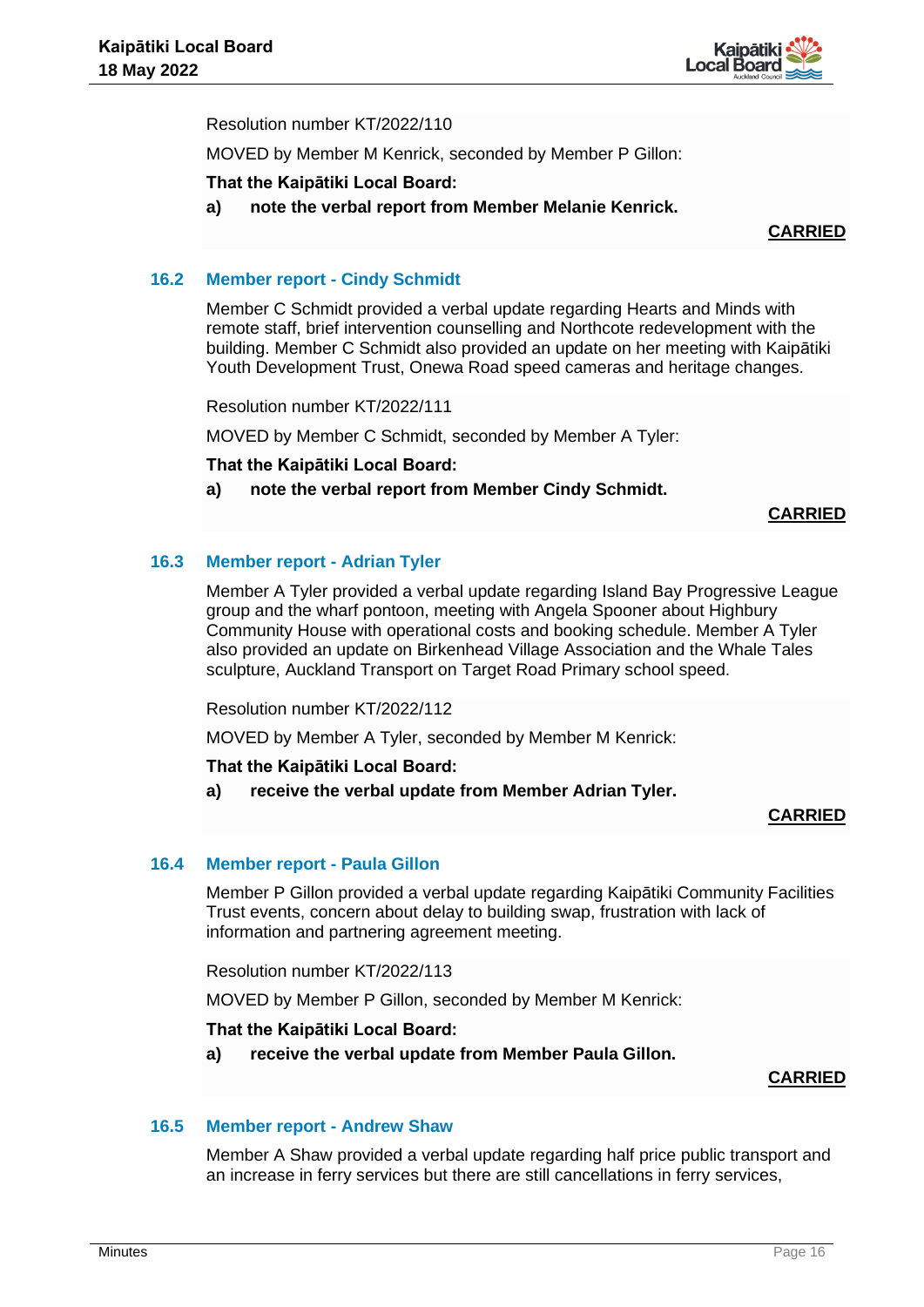

renewals for Shepherds Park coastal accessible track to headland, De Paul House and the rehousing of many families with this number keeping on growing.

Resolution number KT/2022/114

MOVED by Member A Shaw, seconded by Member P Gillon:

#### **That the Kaipātiki Local Board:**

**a) receive the verbal update from Member Andrew Shaw.** 

**CARRIED**

## **16.6 Member report - Deputy Chairperson Danielle Grant**

Deputy Chairperson D Grant provided a verbal update regarding the Te Waimanawa Hui with Mana Whenua, Glenfield Community Centre board to board meeting, Highbury House and acknowledging Ann Hartley on leave of absence and National Policy Statement for urban development.

Resolution number KT/2022/115

MOVED by Deputy Chairperson D Grant, seconded by Member M Kenrick:

#### **That the Kaipātiki Local Board:**

**a) receive the verbal update from Deputy Chairperson Danielle Grant.** 

**CARRIED**

#### **17 Governing Body and Independent Maori Statutory Board Members' Update**

There were no updates provided at this time.

## **18 Governance Forward Work Calendar**

Resolution number KT/2022/116

MOVED by Member A Tyler, seconded by Member C Schmidt:

#### **That the Kaipātiki Local Board:**

**a) note the Kaipātiki Local Board June - July 2022 governance forward work calendar and May – June 2022 workshop forward work plan.** 

## **CARRIED**

## **19 Workshop Records - Kaipātiki Local Board - April 2022**

Resolution number KT/2022/117

MOVED by Member P Gillon, seconded by Member M Kenrick:

#### **That the Kaipātiki Local Board:**

**a) note the record for the Kaipātiki Local Board workshop held on Wednesday 6 April 2022, Wednesday 13 April 2022 and Wednesday 27 April 2022.** 

**CARRIED**

#### **20 Consideration of Extraordinary Items**

There was no consideration of extraordinary items.